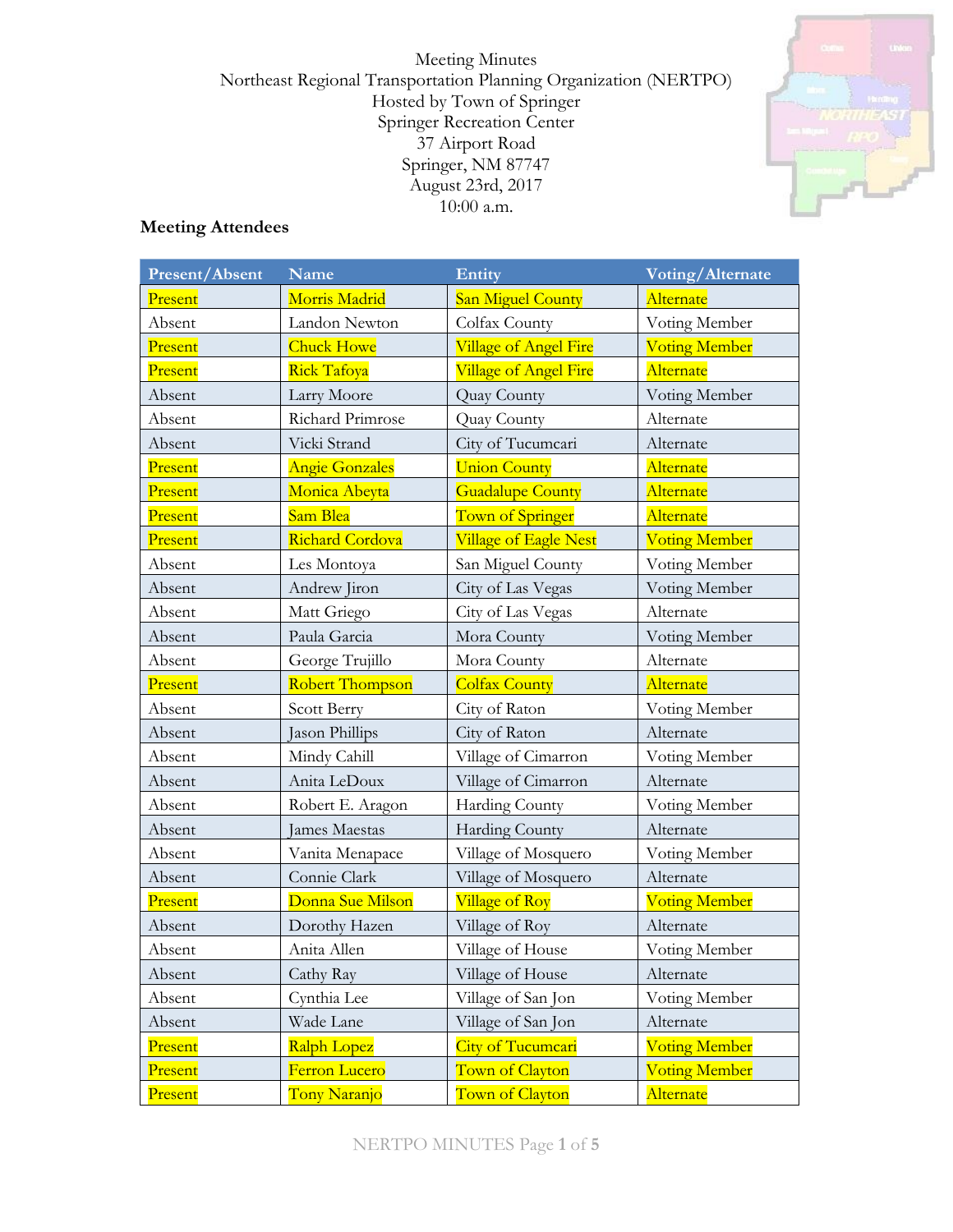|         |                       |                           |                      | <b>United</b>                     |
|---------|-----------------------|---------------------------|----------------------|-----------------------------------|
| Absent  | Walter Hall           | <b>Union County</b>       | Voting Member        |                                   |
| Absent  | Lee Dixon             | Village of Des Moines     | Voting Member        |                                   |
| Absent  | Scott Warner          | Village of Des Moines     | Alternate            | <b>Handbug</b><br><b>NORTHEAS</b> |
| Absent  | None                  | Village of Pecos          | Voting Member        |                                   |
| Absent  | None                  | Village of Pecos          | Alternate            |                                   |
| Absent  | Diane Brown           | Village of Folsom         | Voting Member        | $P^2 =$                           |
| Absent  | Mike Schoonover       | Village of Folsom         | Alternate            |                                   |
| Absent  | Mignon Saddoris       | Village of Grenville      | Voting Member        |                                   |
| Absent  | Lynn Wiseman          | Village of Grenville      | Alternate            |                                   |
| Absent  | Larry Wallin          | Village of Logan          | Voting Member        |                                   |
| Absent  | <b>Russell Feerer</b> | Village of Logan          | Alternate            |                                   |
| Absent  | Timothy P. Dodge      | City of Santa Rosa        | Voting Member        |                                   |
| Present | Danica Gonzales       | <b>City of Santa Rosa</b> | Alternate            |                                   |
| Present | <b>Ken Flores</b>     | <b>Guadalupe County</b>   | <b>Voting Member</b> |                                   |
| Present | <b>Shawn Jeffrey</b>  | Town of Springer          | <b>Voting Member</b> |                                   |
| Absent  | Mary Berglund         | Village of Eagle Nest     | Alternate            |                                   |
| Absent  | Don Flynn             | Village of Maxwell        | Voting Member        |                                   |
| Absent  | Joanna Taylor         | Village of Maxwell        | Alternate            |                                   |
| Absent  | Laudente Quintana     | Village of Wagon Mound    | Voting Member        |                                   |
| Absent  | Nora Sanchez          | Village of Wagon Mound    | Alternate            |                                   |

### **New Mexico Department of Transportation (NMDOT) and Planners**

| District IV Assistant Engineer                                   |
|------------------------------------------------------------------|
| Local Government Road Fund (LGRF) Coordinator for District IV    |
| Technical and Freight Planning Supervisor                        |
| Urban & Regional Planner                                         |
| NERTPO Planner/Program Manager for the North Central NM Economic |
| Development District (NCNMEDD)                                   |
| NERTPO Planner/Program Manager for the Eastern Plains Council of |
| Governments (EPCOG)                                              |
|                                                                  |

## **Guests**

| Daniel Gurule - | City of Las Vegas  |
|-----------------|--------------------|
| Boe Lopez -     | Town of Springer   |
| Andria Chavez - | City of Santa Rosa |

#### **I. Call to Order**

The Meeting was called to order at 10:03 AM by Chairman Richard Cordova.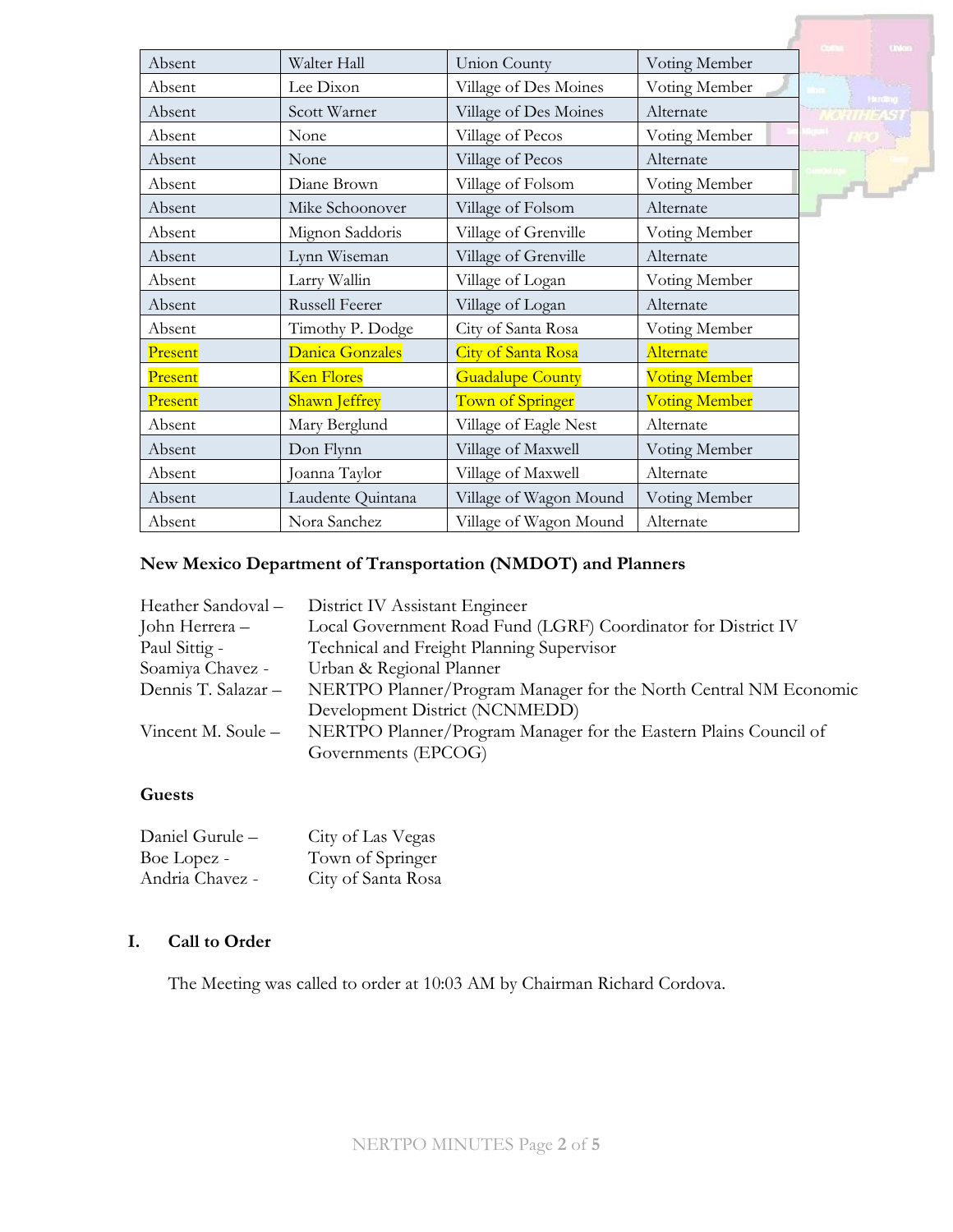#### **II. Pledge of Allegiance/New Mexico State Flag**

The Pledge of Allegiance and the salute to the New Mexico State Flag was led by Vice-Chairman Chuck Howe.

#### **III. Welcome**

Chairman Cordova welcomed everyone to the Town of Springer. Individual introductions were conducted by all in attendance. Mayor Pro-Tem Boe Lopez of the Town of Springer gave a welcome to everybody in attendance.

### **IV. Approval of Agenda**

Motion to approve agenda: Morris Madrid – San Miguel County Second: Donna Sue Milson - Village of Roy No opposition was voiced. Motion carried.

### **V. Approval of Minutes** (July 26th, 2017- City of Santa Rosa, NM)

Motion to approve the minutes presented: Donna Sue Milson – Village of Roy Second: Rick Tafoya – Village of Angel Fire No opposition was voiced. Motion carried.

#### **VI. Election of Officers:**

Chairman Richard Cordova called for nominations for the Election of Chairman and Vice-Chairman. Donna Sue Milson – Village of Roy made a nomination to Elect Richard Cordova as Chairman and Chuck Howe as Vice-Chairman. Second: Entire Board spoke in unison to second the motion to nominate Richard Cordova as Chairman and Chuck Howe as Vice-Chairman. Motion carried unanimously.

## **VII. NMDOT District Four Update/ NMDOT Staff** (Mr. David Trujillo-District Four Engineer and Staff)

Heather Sandoval and John Herrera gave brief updates for the month of the operations in NMDOT District IV and were available to answer any questions members had.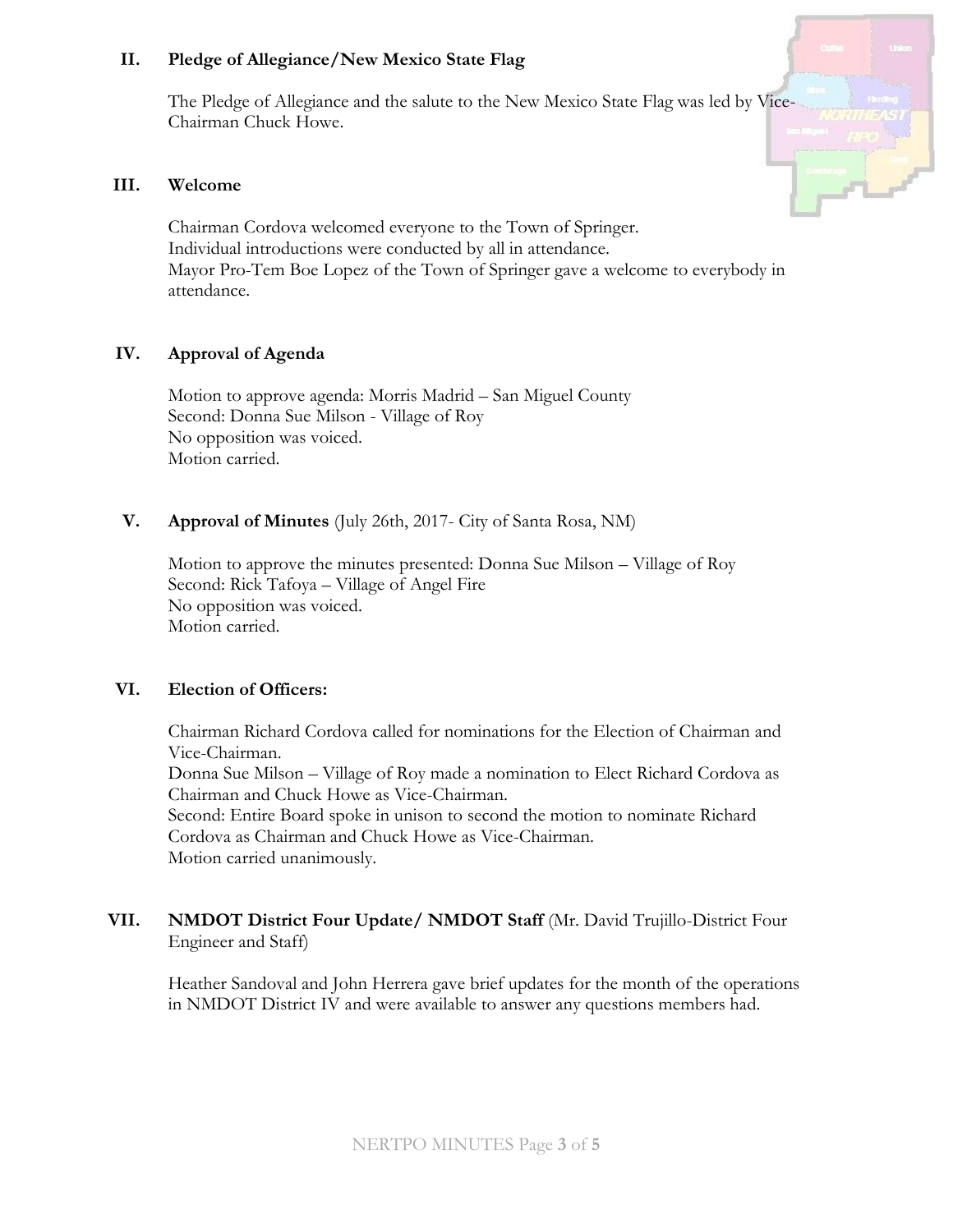#### **VIII. Presentation:** Transportation Planning 101 (NERTPO Planners)

Presentation may be available upon request.

Planners Vincent M. Soule and Dennis T. Salazar made a presentation slide-show to the members concerning basic Transportation Planning 101 which included the assessments of current needs and priorities, planning factors and planning with a systematic approach.

# **IX. Approval of Resolution No. 2017-02 -** (NERTPO Planners)

RWP Amendments EPCOG and NCNMEDD

Motion to approve Resolution No. 2017-02: Shawn Jeffrey – Town of Springer Second: Donna Sue Milson – Village of Roy Motion carried unanimously

## **X. Approval of Resolution No. 2017-03 –** (NERTPO Planners)

NERTPO Regional Plan

Motion to approve Resolution No. 2017-03: Ralph Lopez – Tucumcari Second: Shawn Jeffrey – Town of Springer Motion carried unanimously

## **XI. Discussion:** Project Status Update (Local Government Members)

Chairman Cordova requested that members around the table give brief updates on what is happening in their communities. Brief updates were given.

### **XII. NERTPO Planners/Program Managers Report – (**Vincent M. Soule and Dennis T. Salazar)

Dennis T. Salazar thanked the Town of Springer for graciously hosting our meeting, brief remarks were also made about the New Mexico Municipal League Conference and the overall success of the Conference.

Vincent M. Soule also thanked the NERTPO Membership for their attendance at the New Mexico Municipal League Conference. Mr. Soule also stated that NMIFC is posted online. Mr. Soule gave a brief updated on the Planners work on the website and preparation for our plan that is to be rolled out in the month of October.